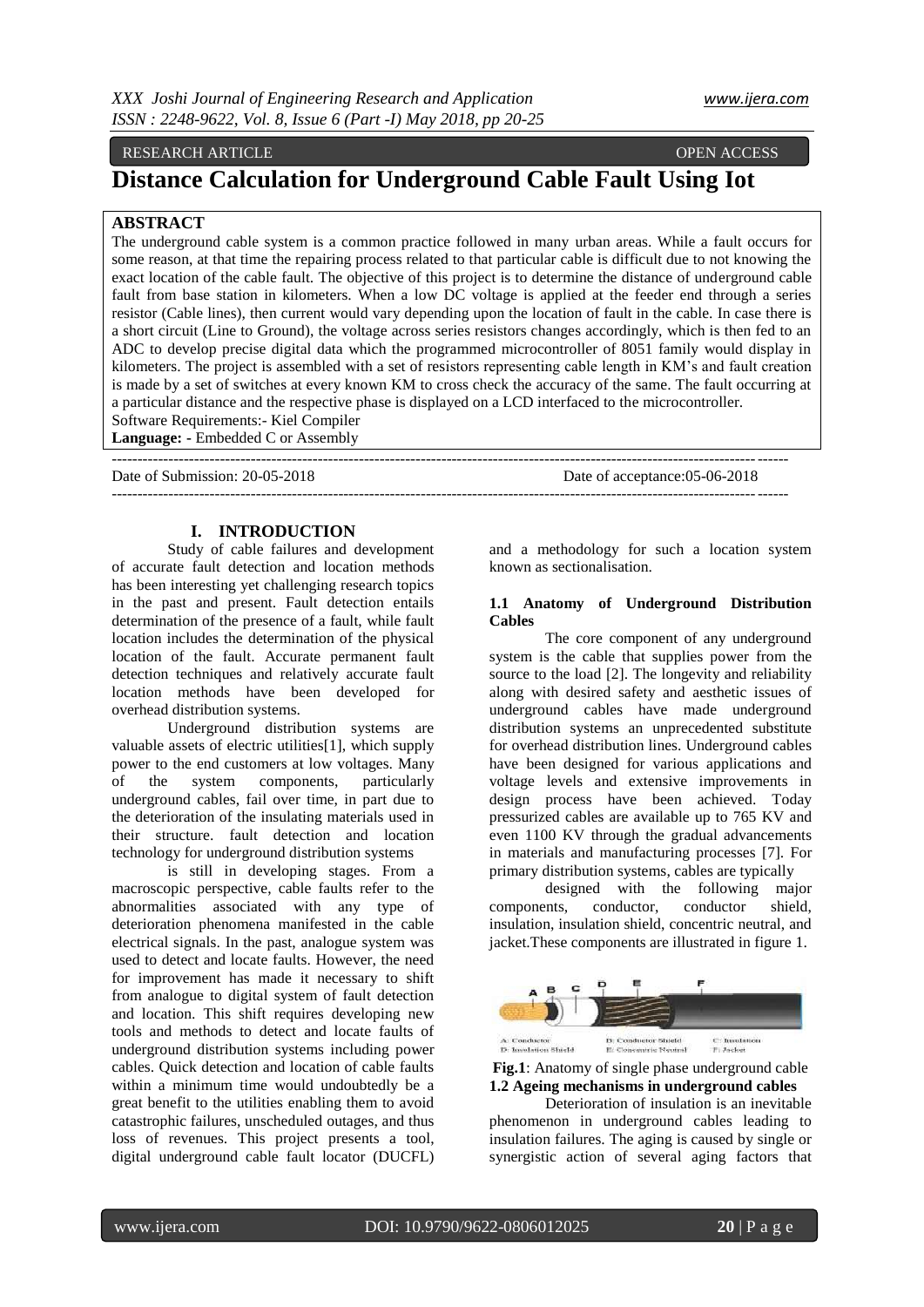include thermal, electrical, mechanical and environmental [4][5].

Activation of aging mechanisms either change the bulk properties of the insulating materials referred to as intrinsic aging or cause degradation known as extrinsic aging. The degradation is the result of the presence of contaminants, defects, voids, and protrusions in the insulation material and their interaction with different aging mechanisms [5][6]. Under normal conditions, electrical stresses are the predominant aging factors that may fail cables through partial discharge and treeing mechanisms

aggravated by the presence of water.

Underground cable incipient faults are the primary causes of catastrophic failures in the distribution systems. These faults develop in the extruded cables from gradual deterioration of the solid insulation due to the persisting stress factors. The initial incipient activity is caused by the electrical stresses applied to the voids or protrusions near the conductor shield insulation interference.

To date, various research studies have been conducted to develop methods for fault identification and location in underground systems [9]-[11] and some commercial detection systems are also available for diagnostic testing [12]-[13]. The present methods, although conceptually different, can be categorized in terms of the mutually exclusive active/passive terms. The term active describes detection schemes that require an external electric source to energize the system and generate the diagnosis signals. The opposite holds true for passive methods in which there is no external injection to the cable system. Active methods are often destructive which implies that they may further degrade cable insulation that has not already failed. Thus, the portion of the system

involved in the fault must be replaced before restoring power. Offline methods consist of detection techniques that operate while a section of the cable is de-energized. Passive methods are preferred over active diagnosis techniques because it is not destructive.

Existing methods target two main categories of insulation categories. While some of the methods are used to provide an overall assessment of the insulation, there are other methods that perform an incremental condition assessment of the underground cable. From a field application point of view, the existing methods can be categorized into the following classes [10]: i) Thumping method ii) Methods based on sectionalisation.

# **II. PROPOSED METHOD FOR FAULT DISTANCE CALCULATION USING IOT**

The proposed system is assembled with a set of resistors representing cable length in KM's and fault creation is made by a set of switches at every known KM to cross check the accuracy of the same. The fault occurring at a particular distance and the respective phase is displayed on a LCD interfaced to the microcontroller.

| Detector<br>Circuit | AΓX | PIC16F84A       |  |
|---------------------|-----|-----------------|--|
|                     |     | Microcontroller |  |

**Fig.2:** Block diagram for proposed method

The fundamental concept of the detector circuit is voltage divider principle. In itsbasic application, a dc voltage is applied to the locator circuit. The value of R2 is precisely known. An unknown resistance R1 is connected which is determined by the resistance of the faulty cable and it varies with the length of location of fault. Since resistance is directly proportional to the length of a cable ( $\alpha$ ), R1 varies with the point at which the fault is detected on the cable.



**2.1 Proposed System Circuit Diagram**

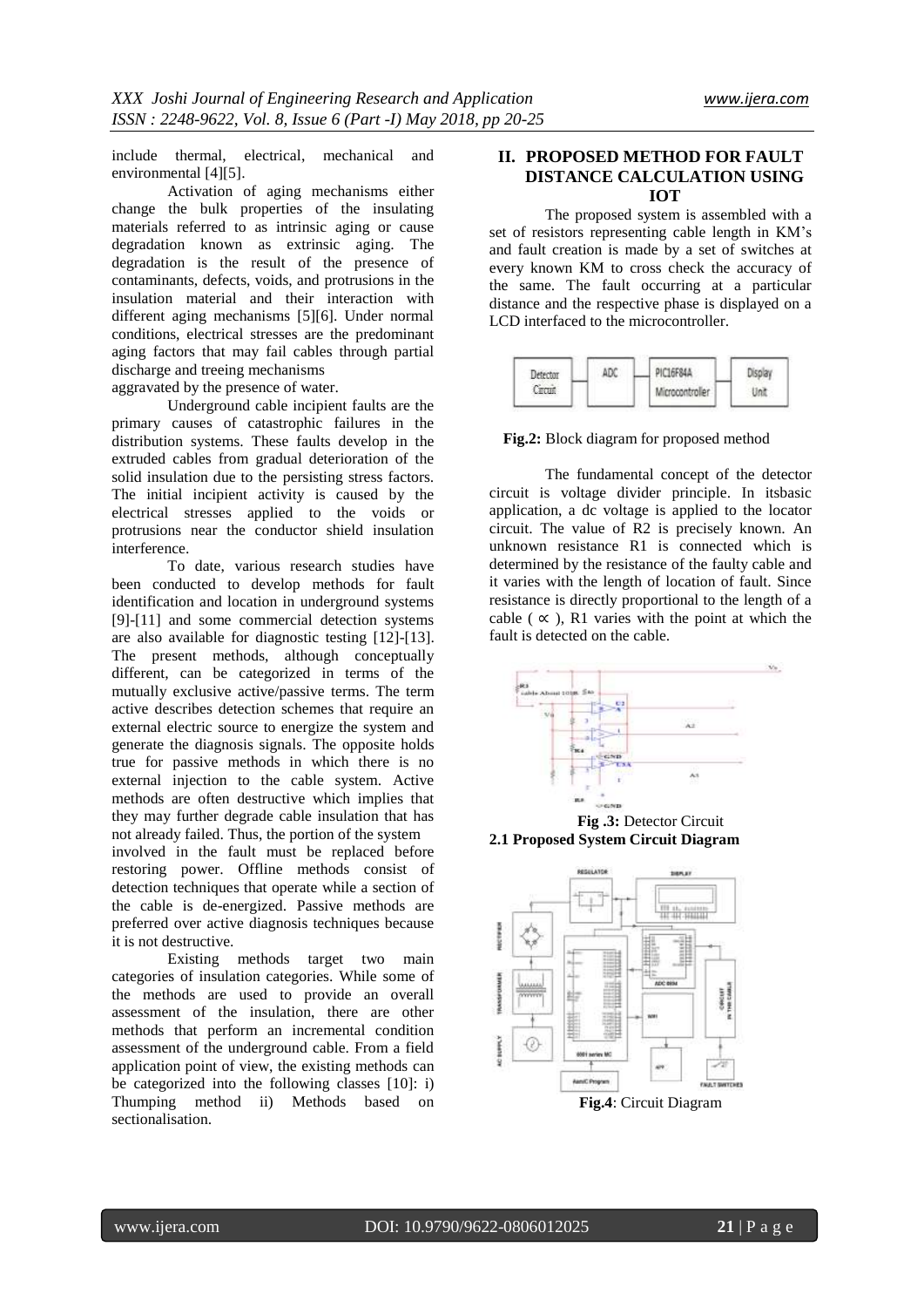

**Fig.5: Schematic Diagram**

## **2.2 INTERNET OF THINGS**

The **Internet of things** (**IoT**) is the network of physical devices, vehicles, home appliances and other items embedded with electronics, software, sensors, actuators, and connectivity which enables these objects to connect and exchange data.Each thing is uniquely identifiable through its embedded computing system but is able to interoperate within the existing Internet infrastructure.

The IoT allows objects to be sensed or controlled remotely across existing network infrastructure,[7] creating opportunities for more direct integration of the physical world into computer-based systems, and resulting in improved efficiency, accuracy and economic benefit in addition to reduced human intervention.When IoT is augmented with sensors and actuators, the technology becomes an instance of the more general class of cyber-physical systems, which also encompasses technologies such as smart grids, virtual power plants, smart homes, intelligent transportation and smart cities. "Things", in the IoT sense, can refer to a wide variety of devices such as heart monitoring implants, biochip transponders on farm animals, cameras streaming live feeds of wildanimals in coastal waters, automobiles with built-in sensors etc.. These devices collect useful data with the help of various existing technologies and then autonomously flow the data between other devices.

**2.3 Assembly Language Program For Fault Detection** #include <reg52.h> #define lcd\_data P2 sbit sw $21=PI^4$ : sbit sw $22=PI^5$ : sbit sw23=P1^6; sbit sw24= $P1^2$ ?: sbit sw31=P3^4; sbit sw32=P3^5; sbit sw33=P3^6; sbit sw $34=$ P $3^2$ : void delay(unsigned int ch) { unsigned int  $i=0, j=0$ ;  $for(i=0;i<=ch;i++)$  $for (j=0; j<=i; j++)$ ; } void clcd(unsigned char ch) { lcd\_data=ch&(0xf0); lcd\_rs=0; lcd\_en=1;  $delay(25)$ ; lcd\_en=0; lcd\_data=((ch<<4) $&$ (0xf0)); //send lsb 4 bits lcd\_rs=0; lcd\_en=1;  $delay(25);$ lcd\_en=0; } void dlcd(unsigned char ch) { lcd\_data=ch&(0xf0); lcd  $rs=1$ : lcd\_en=1; delay(25); lcd\_en=0; lcd\_data=((ch<<4) $\&$ (0xf0)); //send lsb 4 bits  $lcd\_rs=1;$ lcd\_en=1;  $delay(25);$ lcd\_en=0; delay(3); } void stringlcd(unsigned char ch,const unsigned char \*chrt) { unsigned int  $ix=0$ : if(ch==0x80) clcd(0x01); clcd(ch);  $for (ix=0): chrt[ix]!=\0"; ix++)$ { dlcd(chrt[ix]); } }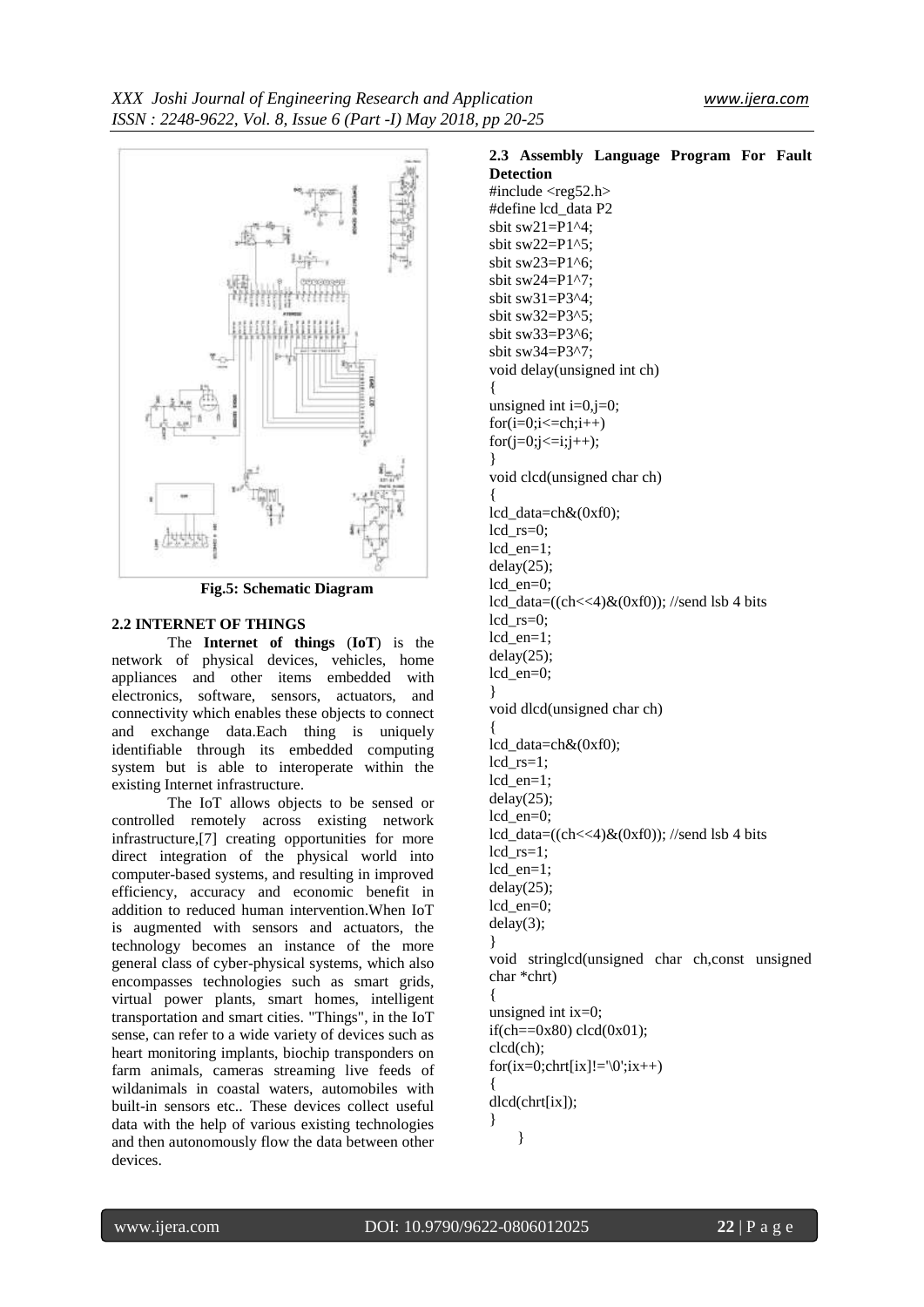void initlcd() { clcd(0x02); clcd(0x02); clcd(0x28); clcd(0x28); clcd(0x0e);  $clcd(0x06);$ clcd(0x01); clcd(0x80); } void serialinit() { TMOD=0x20;// timer1,mode2  $SCON=0x50$ : TH1=-3;  $TR1=1;$ } void tx(unsigned char ch) { SBUF=ch; while(TI==0); //wait until TI=1  $TI=0$ : } void txs(unsigned char \*chr) { unsigned char i=0;  $for(i=0;chr[i]!=\langle 0';i++)$  $tx(chr[i])$ ; } unsigned char rx()  $\left\{ \right.$ unsigned char ch; while $(RI==0)$ ; ch=SBUF;  $RI=0$ : return ch; } #include <stdio.h> void okc() { unsigned char rr; do{  $rr = rx()$ ;  $\text{while}(\text{rr} != 'K');$ } void wifiinit() { stringlcd(0x80,"Wifi Initilizing");  $txs("AT\rrbracket\$  $//$ okc $()$ ; delay(400);  $txs("ATE0\rrbracket n$ ");  $//$ okc $()$ ; delay(400); txs("AT+CWMODE=3\r\n"); delay(400);

txs("AT+CWSAP=\"msr\",\"msr1235\",5,3\r\n "); delay(400);  $txs("AT+CIPMUX=1\rr\n|n";$ delay(400); txs("AT+CIPSERVER=1,23\r\n"); stringlcd(0x80,"WAITING FOR CONNCT"); stringlcd(0xC0,"project"); while $(rx()!='C')$ ; } void sendwifi(unsigned char \*chr,unsigned int length) { unsigned char temp[20]; txs("AT+CIPSEND=0,"); sprintf(temp,"%u",length); txs(temp);  $txs("r\nu")$ ; while( $rx()!=\rangle$ );  $delay(100);$ txs(chr); } void main() { //unsigned char rec=0; sw11=sw12=sw13=sw14=sw21=sw22=sw23=sw2 4=sw31=sw32=sw33=sw34=1; serialinit(); initlcd(); stringlcd(0x80,"WELCOME"); wifiinit(); stringlcd(0x80,"CONNECTED"); loop:  $clcd(0x01)$ ; stringlcd(0x80,"EVERYTHING FINE"); while(1) {  $if(sw11 == 0)$ { clcd(0x01); stringlcd(0x80,"R:NODE 1 PROBLEM"); stringlcd(0xC0,"DISTANCE 0TO1KM"); sendwifi("R:NODE 1 PROBLEM && DISTANCE 0 TO 1KM \r\n ",42); delay(800); goto loop; } if(sw12 ==0) {  $clcd(0x01)$ ; stringlcd(0x80,"R:NODE 2 PROBLEM"); stringlcd(0xC0,"DISTANCE 1TO2KM"); sendwifi("R:NODE 2 PROBLEM && DISTANCE 1 TO 2KM \r\n ",42); delay(800); goto loop; }  $if(sw13 == 0)$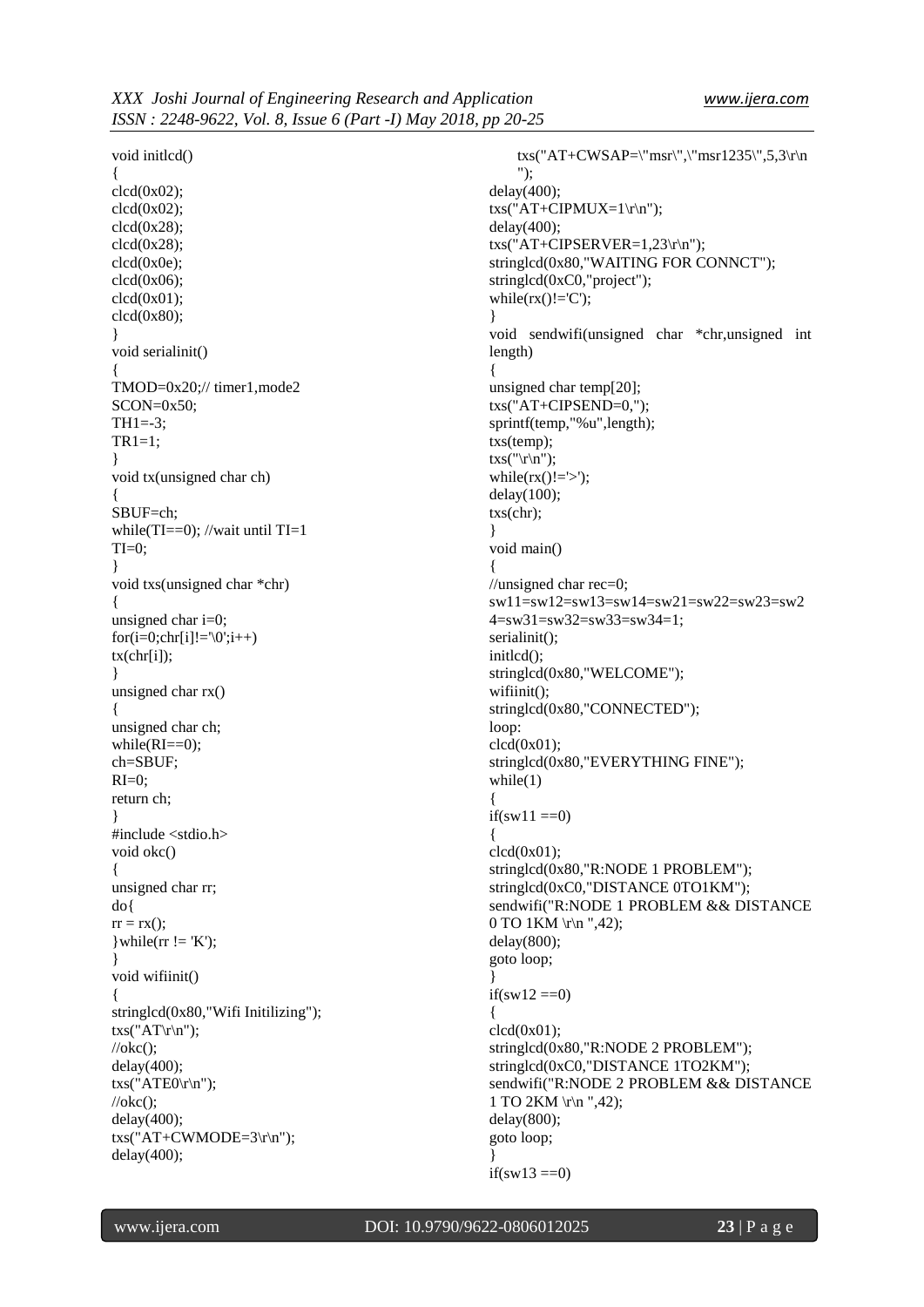## {

 $clcd(0x01);$ stringlcd(0x80,"R:NODE 3 PROBLEM"); stringlcd(0xC0,"DISTANCE 2TO3KM"); sendwifi("R:NODE 3 PROBLEM && DISTANCE 2 TO 3KM \r\n ",42); delay(800); goto loop; } if(sw14 $== 0$ ) { clcd(0x01); stringlcd(0x80,"R:NODE 4 PROBLEM"); stringlcd(0xC0,"DISTANCE 3TO4KM"); sendwifi("R:NODE 2 PROBLEM && DISTANCE 3 TO 4KM \r\n ",42); delay(800); goto loop; } if(sw21  $==0$ ) {  $clcd(0x01);$ stringlcd(0x80,"G:NODE 1 PROBLEM"); stringlcd(0xC0,"DISTANCE 0TO1KM"); sendwifi("G:NODE 1 PROBLEM && DISTANCE 0 TO 1KM \r\n ",42); delay(800); goto loop; } if(sw22 $== 0$ ) {  $clcd(0x01);$ stringlcd(0x80,"G:NODE 2 PROBLEM"); stringlcd(0xC0,"DISTANCE 1TO2KM"); sendwifi("G:NODE 2 PROBLEM && DISTANCE 1 TO  $2KM \rightharpoonup n$  ",42); delay(800); goto loop; } if(sw23  $==0$ ) {  $clcd(0x01);$ stringlcd(0x80,"G:NODE 3 PROBLEM"); stringlcd(0xC0,"DISTANCE 2TO3KM"); sendwifi("G:NODE 3 PROBLEM && DISTANCE 2 TO 3KM \r\n ",42); delay(800); goto loop; } if(sw24  $==0$ ) {  $clcd(0x01)$ : stringlcd(0x80,"G:NODE 4 PROBLEM"); stringlcd(0xC0,"DISTANCE 3TO4KM"); sendwifi("G:NODE 2 PROBLEM && DISTANCE 3 TO 4KM \r\n ",42); delay(800); goto loop;

} if(sw31 ==0) {  $clcd(0x01)$ ; stringlcd(0x80,"B:NODE 1 PROBLEM"); stringlcd(0xC0,"DISTANCE 0TO1KM"); sendwifi("B:NODE 1 PROBLEM && DISTANCE  $0$  TO 1KM \r\n ",42); delay(800); goto loop; }  $if(sw32 == 0)$ {  $clcd(0x01)$ : stringlcd(0x80,"B:NODE 2 PROBLEM"); stringlcd(0xC0,"DISTANCE 1TO2KM"); sendwifi("B:NODE 2 PROBLEM && DISTANCE 1 TO 2KM \r\n ",42); delay(800); goto loop; } if(sw33 ==0) {  $clcd(0x01)$ ; stringlcd(0x80,"B:NODE 3 PROBLEM"); stringlcd(0xC0,"DISTANCE 2TO3KM"); sendwifi("B:NODE 3 PROBLEM && DISTANCE 2 TO 3KM \r\n ",42); delay(800); goto loop; } if(sw34  $==0$ ) {  $clcd(0x01)$ ; stringlcd(0x80,"B:NODE 2 PROBLEM"); stringlcd(0xC0,"DISTANCE 3TO4KM"); sendwifi("B:NODE 2 PROBLEM && DISTANCE 3 TO 4KM \r\n ",42); delay(800); goto loop; } } }

## **III. CONCLUSION**

In this project, a methodology (sectionalisation) for an efficient, non-destructive digital underground cable fault locator (DUCFL) was developed by using iot . The device can detect underground cable faults such as short circuit and open circuit and also indicates a correct cable when the cable is normal and it when cable fault detected then automatically shows on iot app. The digital cable fault locator is a precision instrument and easy to use. For sensing the data, the instrument is provided with two terminals which are to be connected to the cable under test. The built-in microcontroller with the locator circuit and